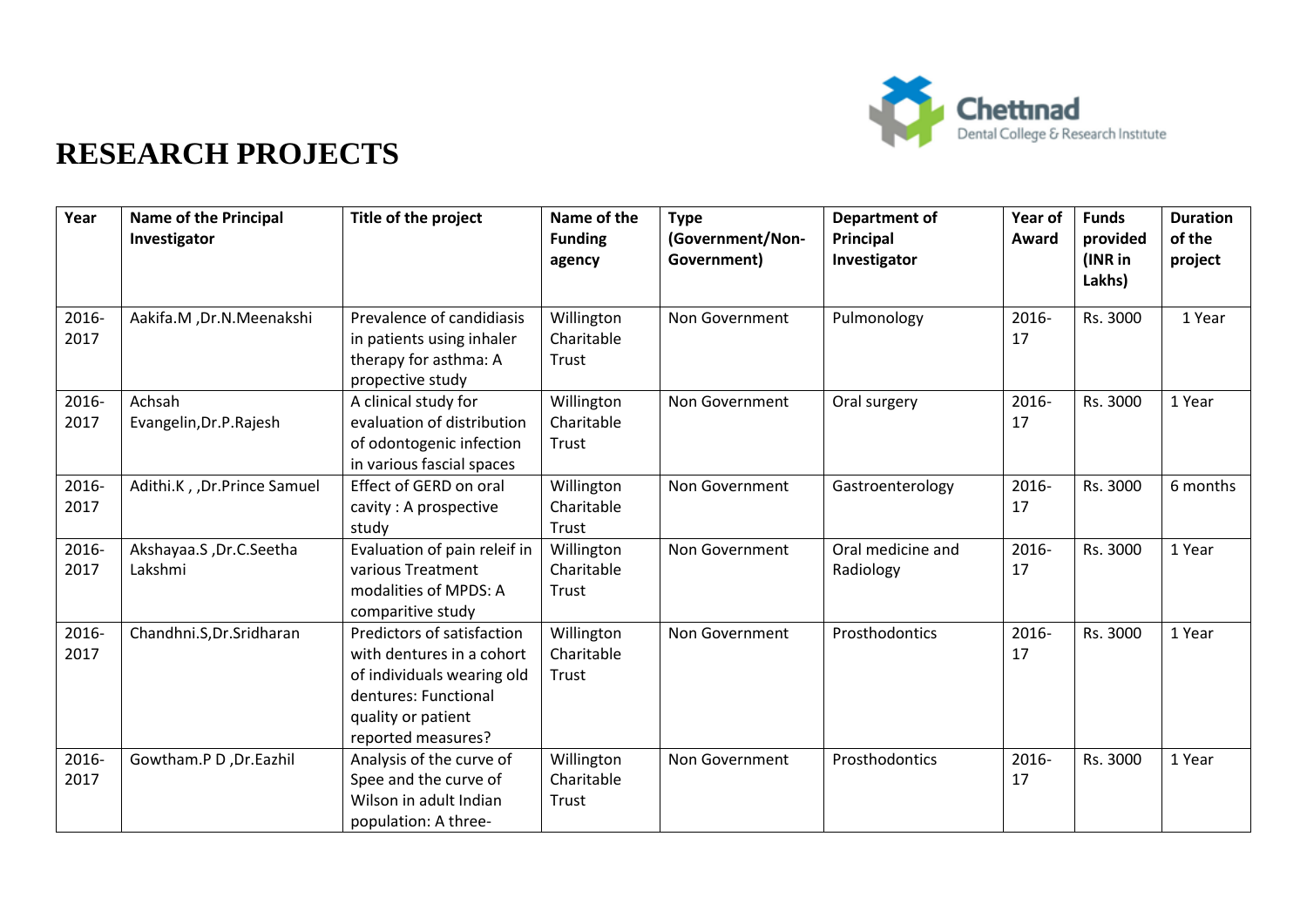

|               |                                             | dimensional<br>measurement study                                                                                                                                                               |                                   |                |                                |             |          |          |
|---------------|---------------------------------------------|------------------------------------------------------------------------------------------------------------------------------------------------------------------------------------------------|-----------------------------------|----------------|--------------------------------|-------------|----------|----------|
| 2016-<br>2017 | Johnvee.S Dr.Vaishnavi.R                    | Comparison of<br>photographic and<br>conventional methods for<br>tooth shade selection: A<br>clinical evaluation                                                                               | Willington<br>Charitable<br>Trust | Non Government | Prosthodontics                 | 2016-<br>17 | Rs. 3000 | 3 months |
| 2016-<br>2017 | Kanchanamala.R, Dr. Eazhil                  | A comparative study for<br>plaque removing efficacy<br>between commonly used<br>denture cleansers in India                                                                                     | Willington<br>Charitable<br>Trust | Non Government | Prosthodontics                 | 2016-<br>17 | Rs. 3000 | 1 Year   |
| 2016-<br>2017 | Kishan<br>Kumar.M, Dr.Alagappan             | Clinical outcome of tooth-<br>supported fixed partial<br>dentures in unilateral<br>cleft lip and palate<br>patients: A case series                                                             | Willington<br>Charitable<br>Trust | Non Government | Oral surgery                   | 2016-<br>17 | Rs. 3000 | 1 Year   |
| 2016-<br>2017 | Nawin Subhaganesh.M,<br>Dr.Christeffi Mabel | Investigation of the<br>relationship between<br>psychosocial stress and<br>temporomandibular<br>disorder in adults by<br>measuring salivary<br>cortisol concentration: A<br>case-control study | Willington<br>Charitable<br>Trust | Non Government | Oral medicine and<br>Radiology | 2016-<br>17 | Rs. 3000 | 6 months |
| 2016-<br>2017 | Meghana.T, Dr.Annamalai                     | Tomographic Analysis of<br>the Volume and Area of<br>the Pharyngeal Airspace<br>of Patients Undergoing<br><b>Orthognathic Surgery</b>                                                          | Willington<br>Charitable<br>Trust | Non Government | Orthodonticsdontics            | 2016-<br>17 | Rs. 3000 | 3 months |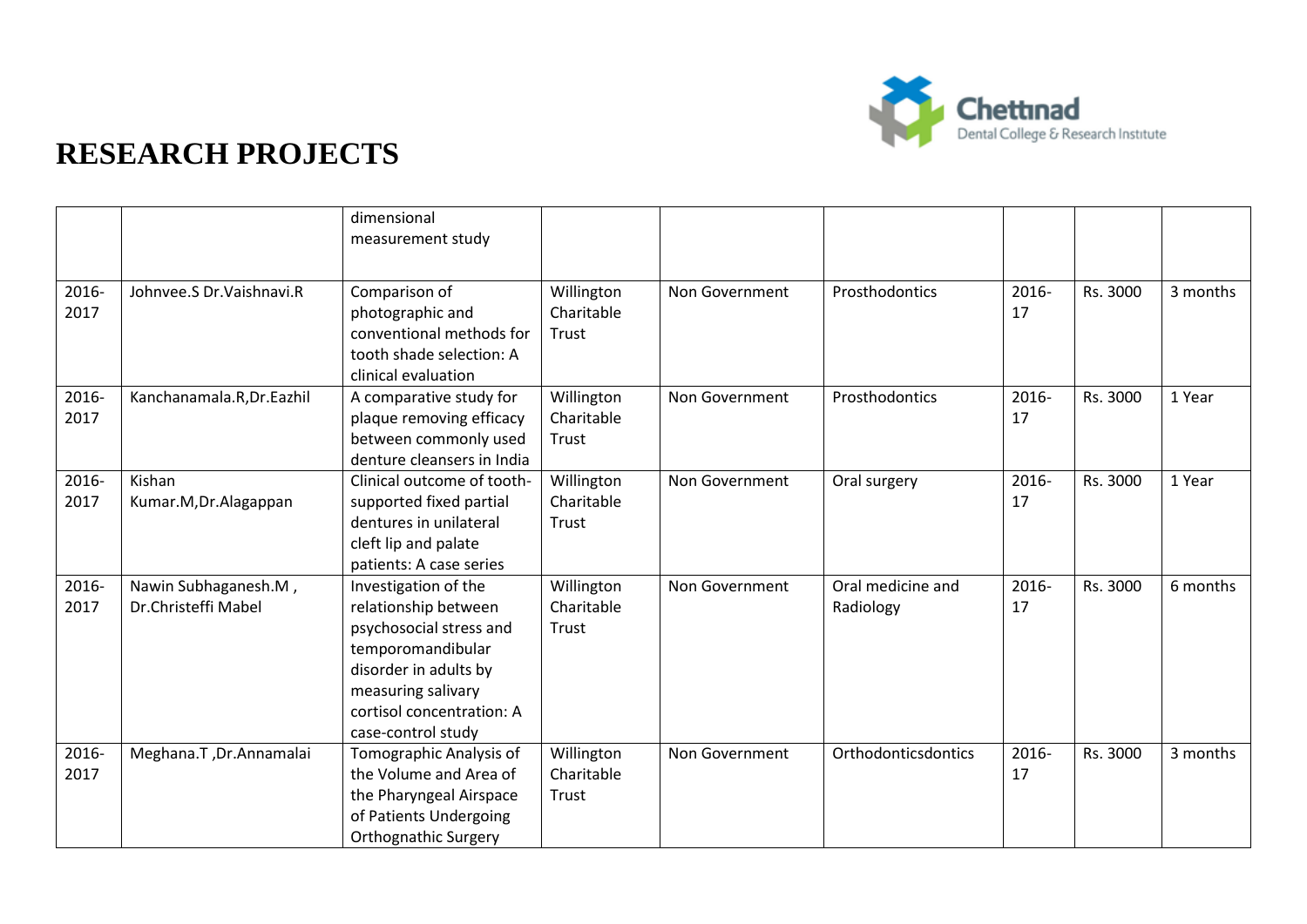

| 2016-<br>2017 | Neha Naomi.P, Dr.Ashwath<br>Balachander | <b>Evaluation of Implant</b><br>Success Rate in Head and<br><b>Neck Pathology Patients</b><br>Reconstructed with a Free<br>Flap Graft: A prospective | Willington<br>Charitable<br>Trust | Non Government | Periodontics                   | 2016-<br>17 | Rs. 3000 | 1 Year |
|---------------|-----------------------------------------|------------------------------------------------------------------------------------------------------------------------------------------------------|-----------------------------------|----------------|--------------------------------|-------------|----------|--------|
|               |                                         | study                                                                                                                                                |                                   |                |                                |             |          |        |
| 2016-<br>2017 | Pavithra.H, Dr.Daya<br>Srinivasan       | Dentists' attitudes<br>towards acute<br>pharmacological pain<br>management in children<br>and adolescents                                            | Willington<br>Charitable<br>Trust | Non Government | Pedodontics                    | 2016-<br>17 | Rs. 3000 | 1 Year |
| 2016-<br>2017 | Shruthi, Dr.Prema                       | Assessment of maternal<br>risk indicators for the<br>development of caries in<br>their children: A<br>comparative, cross-<br>sectional study         | Willington<br>Charitable<br>Trust | Non Government | Gynecology                     | 2016-<br>17 | Rs. 3000 | 1 Year |
| 2016-<br>2017 | Sai Aditiya, Dr.Daya<br>Srinivasan      | pH-value decrement of<br>saliva-plaque solution<br>after mixing with four<br>customary used infant<br>milk formulas: An in vitro<br>studv            | Willington<br>Charitable<br>Trust | Non Government | Pedodontics                    | 2016-<br>17 | Rs. 3000 | 1 Year |
| 2016-<br>2017 | Sneha.D, Drp. Sai Archana               | Evaluation of the<br>effectiveness of olive oil<br>to prevent chemotherapy<br>induced oral mucositis: A<br>clinical trial                            | Willington<br>Charitable<br>Trust | Non Government | Oral medicine and<br>Radiology | 2016-<br>17 | Rs. 3000 | 1 Year |
| 2016-<br>2017 | Shindhuja.N , Dr. Prabhu                | Evaluation of a<br>communitydental                                                                                                                   | Willington<br>Charitable<br>Trust | Non Government | Public health dentistry        | 2016-<br>17 | Rs. 3000 | 1 Year |